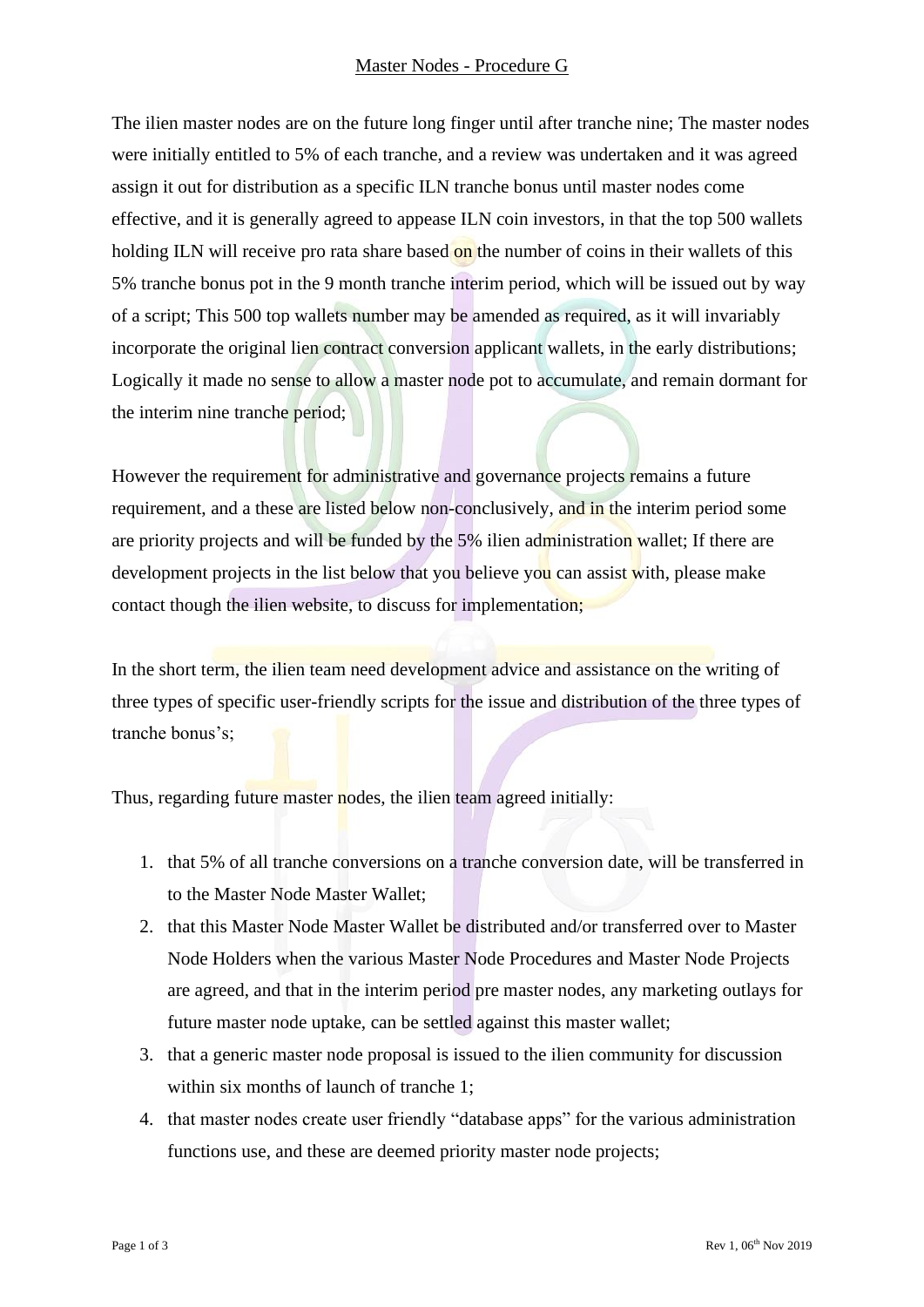- 5. that generally Master Node functions, will be dedicated to: the marketing of the ilien system and methodology; the decentralising of ilien governance, administration and management of various tasks on a contractual basis; and the design and implementation of automated administration applications;
- 6. that generally the following break out of projects for administrative and/or governance functions, will be handed over by the respective ilien teams, to the selected master nodes, on project completion, on an annual contractual basis:
	- a. agama/ilien wallet development;
	- b. lien conversion applications;
	- c. validation and due diligence of conversion applications;
	- d. conversion offer and acceptance;
	- e. specific tranche build up, and creation;
	- f. governance of genesis wallet;
	- g. governance of tranche value release;
	- h. publishing of specific tranche proofs;
	- i. governance of good causes;
	- j. good cause applications and funds release
	- k. master node governance;
	- l. master node administration;
	- m. tranche bonus governance;
	- n. tranche bonus administration
	- o. general ilien administration;
	- p. foreign crypto air drop governance;
	- q. foreign crypto air drop administration;
	- r. prepay air drop governance;
	- s. prepay air drop administration;
	- t. etc
- 7. that the list above is not conclusive, and will be added to, as needs arise;
- 8. that master nodes function, is to promote and make efficient the utilisation of ilien system and methodologies;
- 9. that the requirements to being classified as a master node holder, will be set out and agreed by the ilien community;